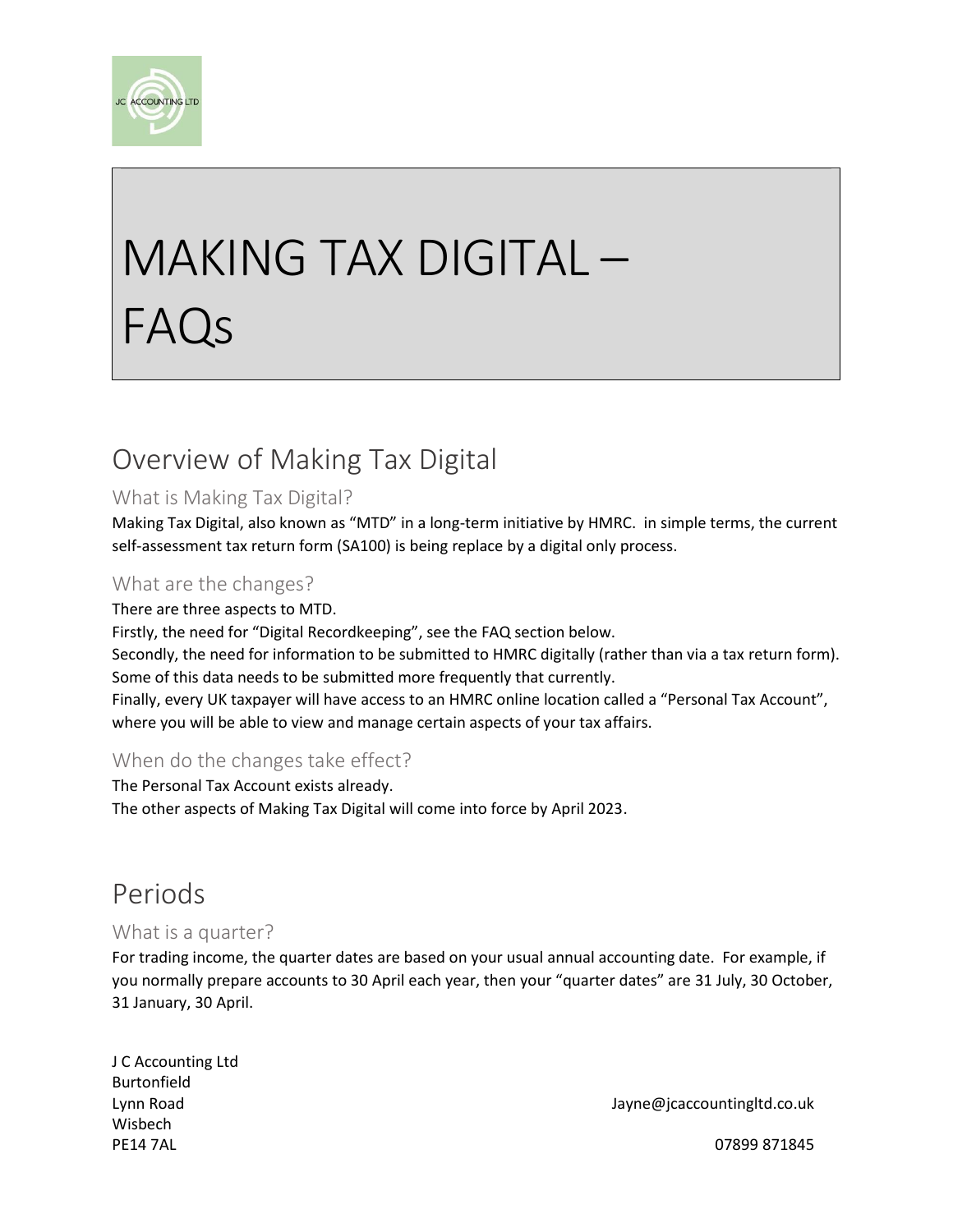

It is worth noting that periods and quarters for trading income are currently being considered by an open consultation, so are subject to change.

For property landlords, the quarter dates are aligned with the tax year, and so are 5 July, 5 October, 5 January and 5 April.

## Taxpayers impacted

#### Who is Impacted?

Any trader (either sole trader or partnership) or property landlord with income over £10,000 per annum.

Is the £10,000 limit per source?

No. The limit applies to "mandated" income.

What income is mandated? Trading income and Sole trade income.

#### How are the limits applied?

The £10,000 limit is a combined limit across both trading income and property income. The limit does not apply to non-mandated income.

For example, if you receive gross rental income of £6,000 and sole trade income of £5,000, then combined you are in receipt of mandated income over £10,000, and you are covered by the MTD requirements.

However, if you receive £6,000 rental income, and £5,000 employment income, then your mandated income is only £6,000, and so the MTD reporting rules do not apply to you.

#### What about companies?

Companies are excluded from the current MTD rules. It is expected that "MTD for Corporates" will not be mandated before April 2026.

# Digital Exclusion

#### What if I cannot handle "digital" processes?

If HMRC agree that you are "digitally excluded", then you are exempt from the MTD reporting requirements.

| J C Accounting Ltd |
|--------------------|
| <b>Burtonfield</b> |
| Lynn Road          |
| Wisbech            |
| <b>PE14 7AL</b>    |

Jayne@jcaccountingltd.co.uk

07899 871845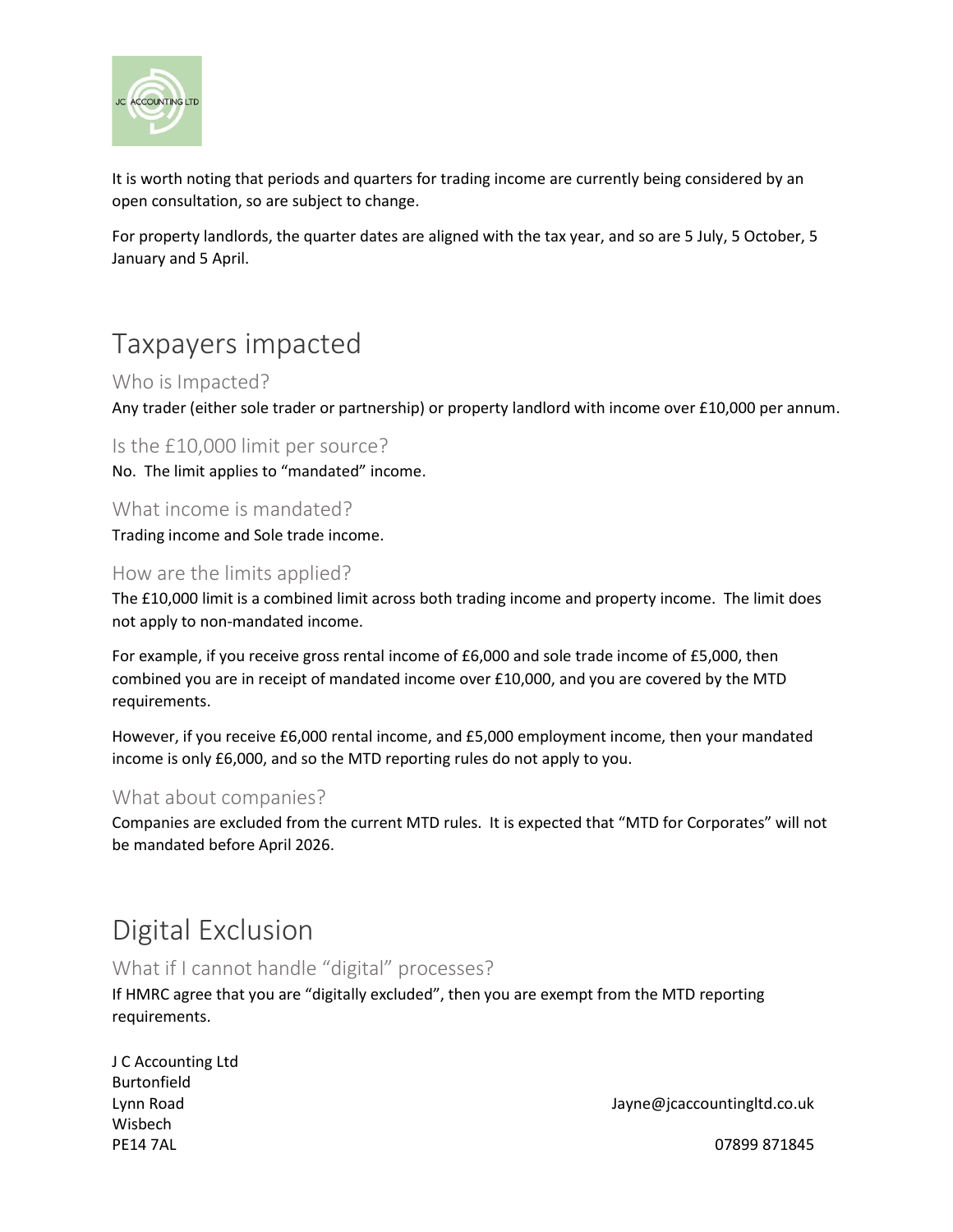

#### What does "Digitally Excluded" mean?

If HMRC agree that it is not practical for you to use digital tools by reason of age, disability or location, then you do not need to follow the MTD reporting requirements. There is no prescribed criteria (specifically about age) as to why you can be excluded. An example cited is if remoteness of location means you do not have internet access at home, and it would be unreasonable to travel to a location with coverage.

#### What if I do not want to take part?

Unfortunately, unless you are Digitally Excluded, or exempt for some other reason, you are expected to submit MTD data, as required.

# Recordkeeping

#### What is "Digital Recordkeeping"

Part of MTD requires records to be kept using Digital Tools. These tools will either be capable of interacting directly with HMRC to make submissions or will be linked to other tools that make the submission.

## Submissions

How long do I have to make the quarterly submission? One calendar month from the end of the quarter.

#### How long do I have to make the annual submission?

Annual information related to the tax year needs to be provided by 31 January following the tax year, as now

#### What income is submitted quarterly?

Only income and expenses in relation to trading income and rental income is required quarterly. Further information can optionally also be provided but is not required.

#### Is the quarterly data need to be the equivalent of accounts?

No. The quarterly submission is supposed to be an overview of income and expenses, as recorded in the recordkeeping. HMRC do not have the expectation that accounting adjustments or a formal review of accuracy will be undertaken.

| J C Accounting Ltd |
|--------------------|
| <b>Burtonfield</b> |
| Lynn Road          |
| Wisbech            |
| <b>PE14 7AL</b>    |

Jayne@jcaccountingltd.co.uk

07899 871845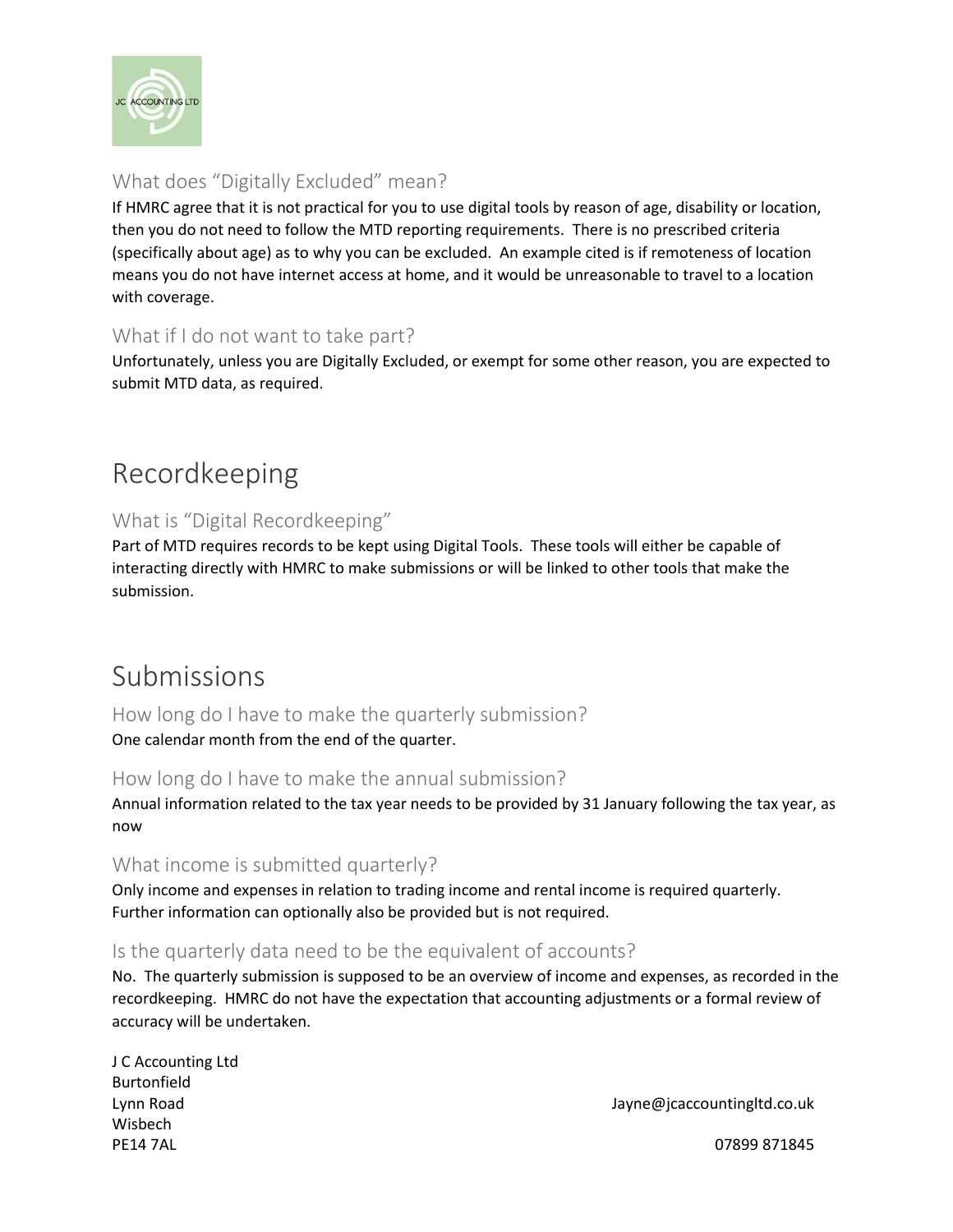

The quarterly submission demonstrates that records are being kept.

#### What income is submitted annually?

In simple terms – anything that would go onto a tax return today, needs to be submitted annually via MTD (for those taxpayers covered by the MTD process). For example, a sole trader who is within MTD, who also received bank interest, dividends, and makes pension contributions would need to provide this data as part of their annual submission.

#### What about joint income (e.g. joint rental income)?

This is still not fully confirmed, but joint rental income will have a designated recordkeeper who will be responsible for making the quarterly submission on behalf of all recipients.

#### Who is responsible for making a partnership submission?

Today, one partner is nominated to sign the partnership tax return on behalf of the partnership. This process of having a nominated partner will continue for quarterly submissions under MTD.

## Personal Tax Account

#### What is the Personal Tax Account?

It is part of the HMRC website, where you can securely log-in to manage your tax affairs.

#### What functionality does the Personal Tax Account have?

There is quite a bit of functionality on offer.

- As an employee, you can view your current earnings and tax
- You can view your most recent tax code
- You can also view this information for recent closed tax years
- You can make a request to HMRC to make adjustments to your tax code
- You can receive a forecast of state pension entitlement, and view your National Insurance record

How do I access it? Visit<https://www.gov.uk/personal-tax-account> to get started

J C Accounting Ltd Burtonfield Wisbech PE14 7AL 07899 871845

Lynn Road Jayne@jcaccountingltd.co.uk